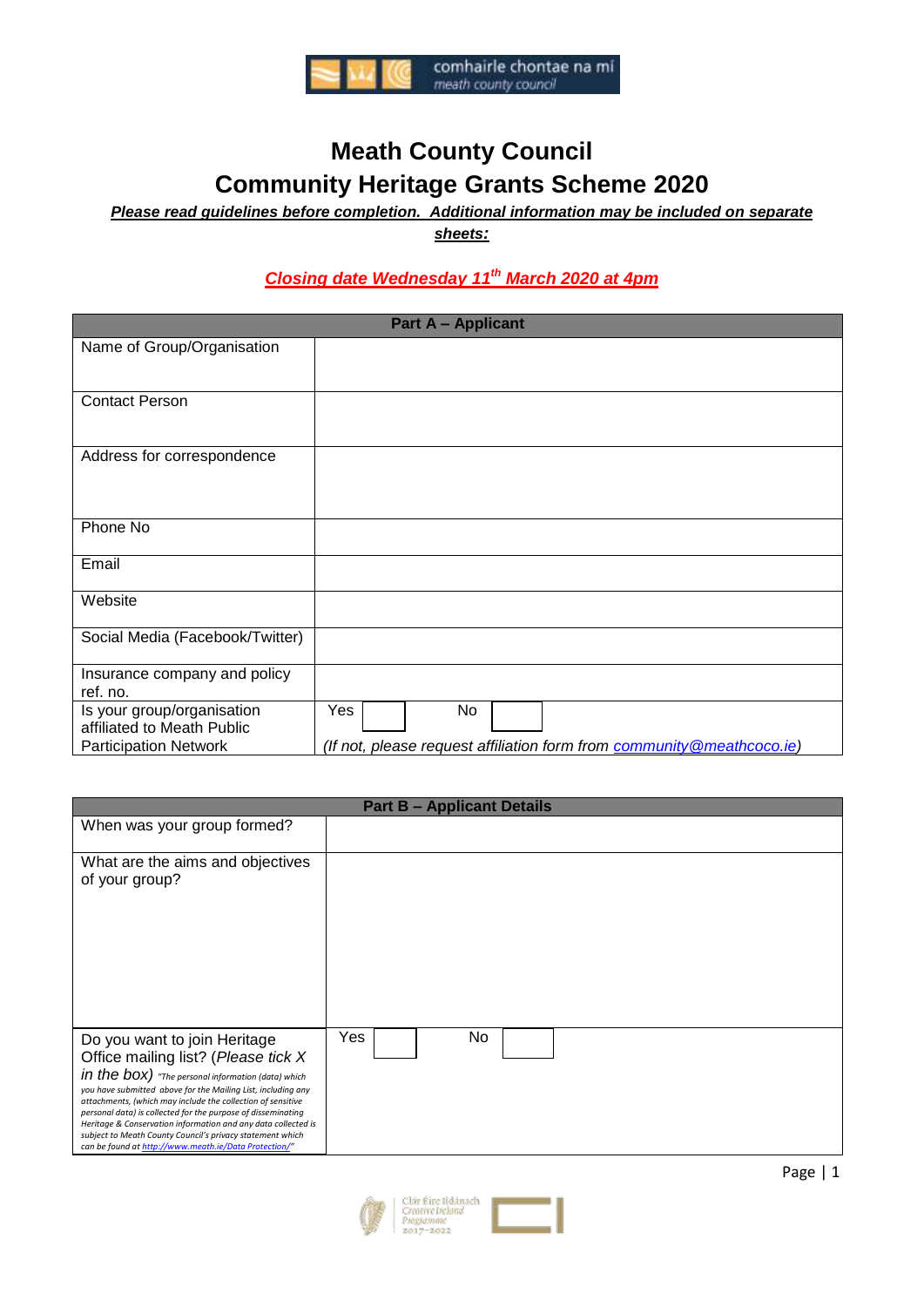

| <b>Part C - Project</b>                                                                                                                                                                       |                                                                                           |  |  |
|-----------------------------------------------------------------------------------------------------------------------------------------------------------------------------------------------|-------------------------------------------------------------------------------------------|--|--|
| Title of the project                                                                                                                                                                          |                                                                                           |  |  |
|                                                                                                                                                                                               |                                                                                           |  |  |
| <b>Project Description</b><br>Please give a description of the<br>proposed project<br>(Please tell us what you want to<br>do in max 500 words and please<br>include photographs (if relevant) |                                                                                           |  |  |
| Location of the project<br>(Please include location map at<br>appropriate scale)                                                                                                              |                                                                                           |  |  |
| Which category best describes<br>your project<br>(Please tick X in the box)                                                                                                                   | Heritage Research<br>Heritage Management<br>Heritage Education, Community<br>and Outreach |  |  |
| What are the aims of your<br>project? What do you intend to<br>achieve                                                                                                                        |                                                                                           |  |  |

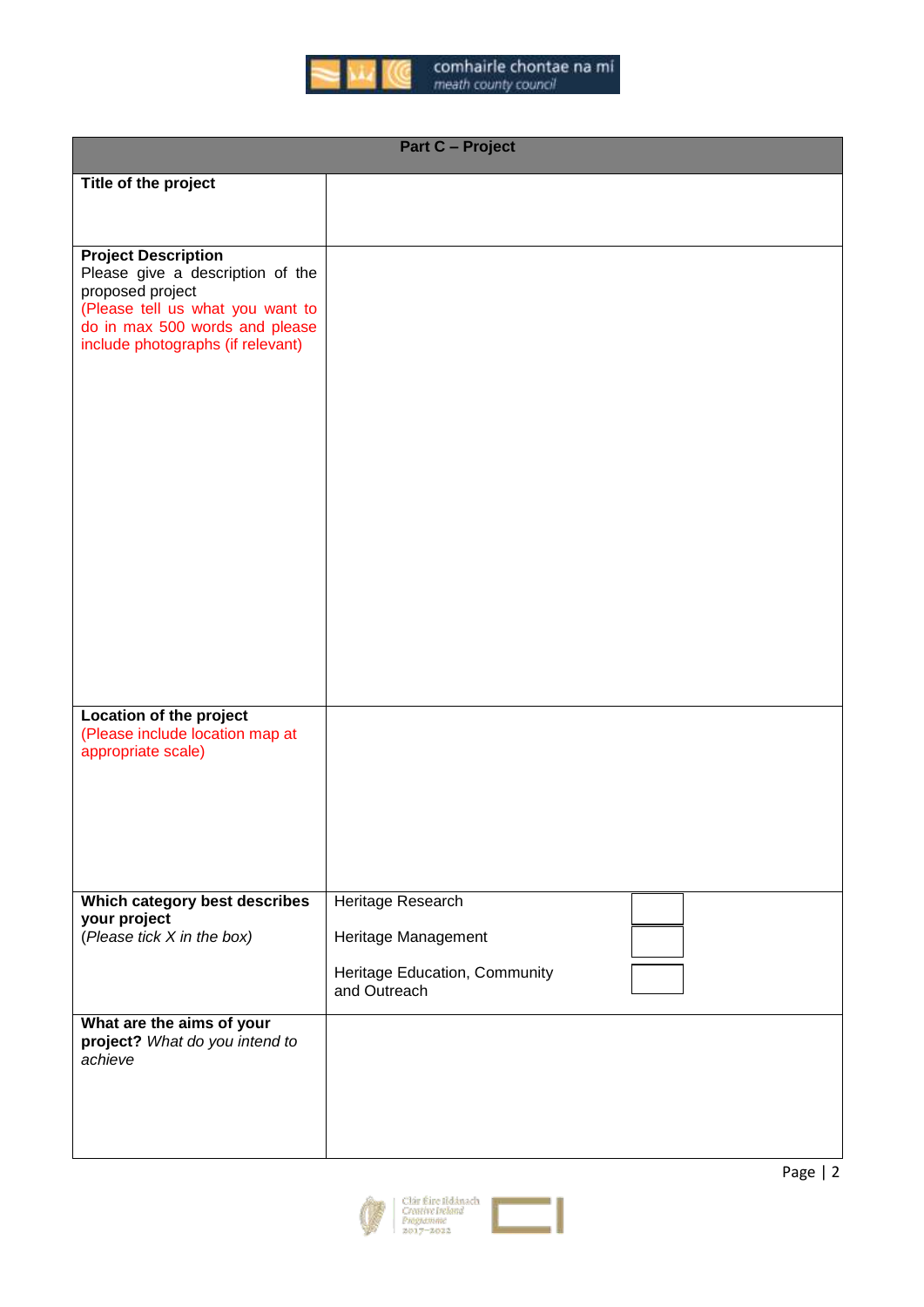

| Who will be involved in the<br>project?                                                                                                                                                                                                                                                                                                                                                                                                                                                                                 |                                                                                        |
|-------------------------------------------------------------------------------------------------------------------------------------------------------------------------------------------------------------------------------------------------------------------------------------------------------------------------------------------------------------------------------------------------------------------------------------------------------------------------------------------------------------------------|----------------------------------------------------------------------------------------|
| What is the public benefit of<br>your project for the community<br>in your area?                                                                                                                                                                                                                                                                                                                                                                                                                                        |                                                                                        |
| When will the project start and<br>end?                                                                                                                                                                                                                                                                                                                                                                                                                                                                                 |                                                                                        |
| How many people will<br>the<br>project reach? How do you<br>intend to inform and engage the<br>public about the project?                                                                                                                                                                                                                                                                                                                                                                                                |                                                                                        |
| <b>Heritage Week 2020</b><br>Applicants should show us that<br>you will hold an event during<br>Heritage Week, 15 <sup>th</sup> – 23 <sup>rd</sup><br>August 2020. The theme for the<br>week this year is Heritage and<br>Education. However, this does<br>not exclude events that are not<br>focused on the theme. For<br>example, if your project is focused<br>on a local archaeological site,<br>please hold an event about your<br>project and the site. You must<br>register your event on<br>www.heritageweek.ie | Please give us details of the events you propose to have during Heritage<br>Week 2020? |

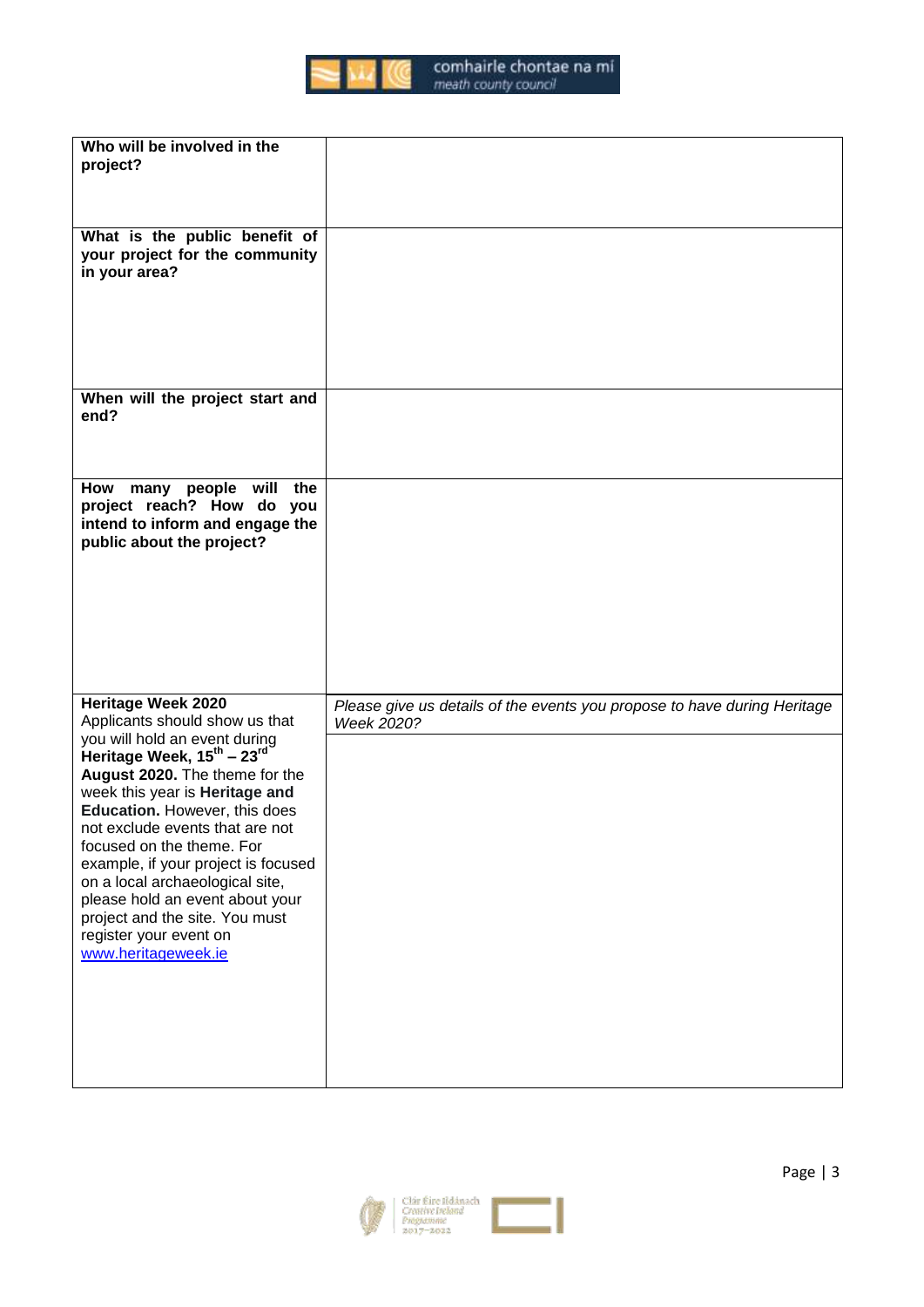

| comhairle chontae na mí |  |  |  |
|-------------------------|--|--|--|
| meath county council    |  |  |  |

# **Part D – Ownership of any land, building, object on which you will be working**

| Project site address (where relevant)                                                                                                     |           |
|-------------------------------------------------------------------------------------------------------------------------------------------|-----------|
| Does your organisation rent the site?                                                                                                     | Yes<br>No |
| Does your organisation own the site?                                                                                                      | Yes<br>No |
| If No, give details of the owner of the<br>site                                                                                           |           |
| Has the owner of the land, building,<br>collection owner etc., given<br>permission for the project?<br>If yes please include copy of same | Yes<br>No |

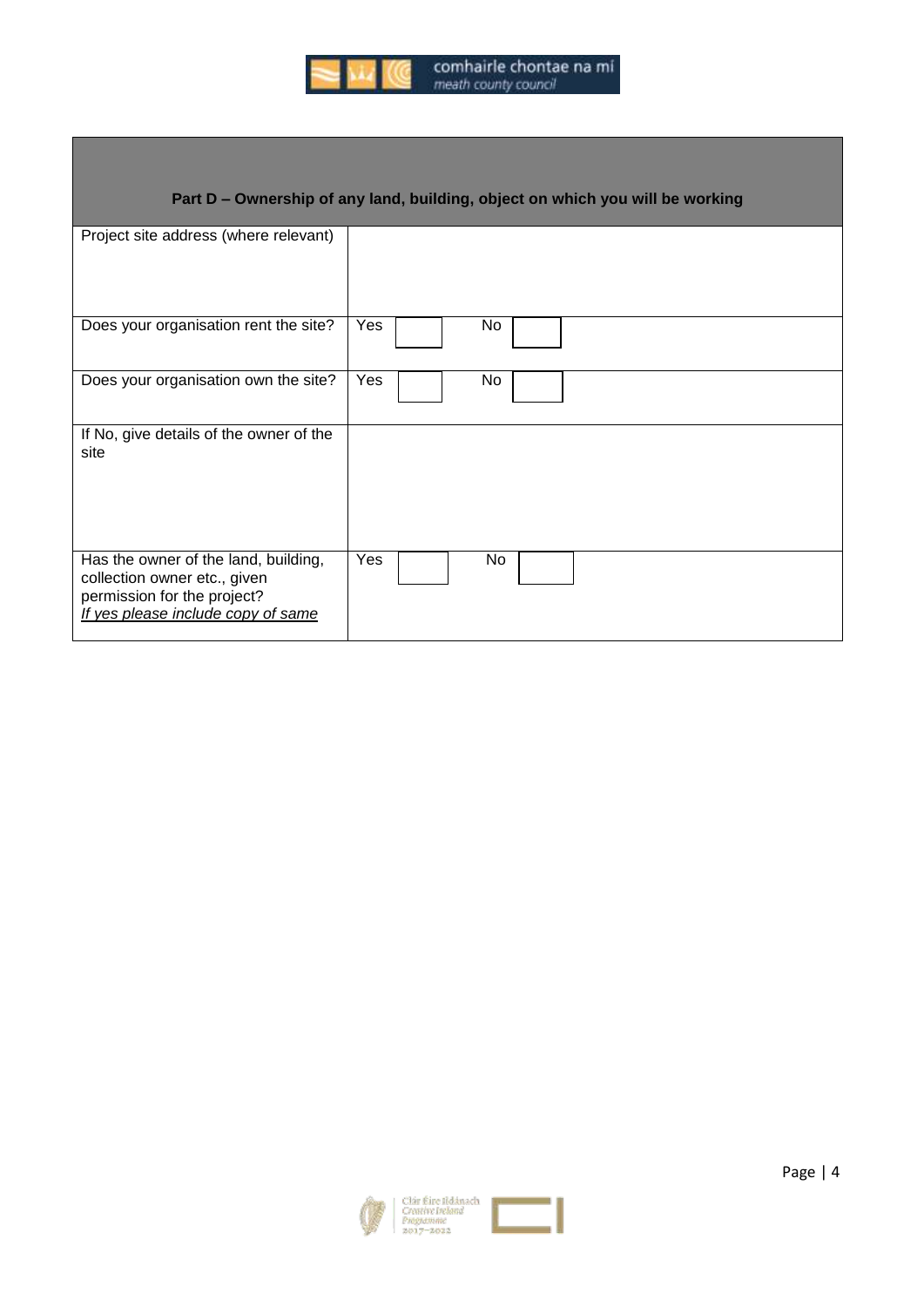

|                                                                                                                                                                                                          | Part E - Consents (if applicable)                                                                                                                                                                                                          |
|----------------------------------------------------------------------------------------------------------------------------------------------------------------------------------------------------------|--------------------------------------------------------------------------------------------------------------------------------------------------------------------------------------------------------------------------------------------|
| Does your project involve work:                                                                                                                                                                          |                                                                                                                                                                                                                                            |
| within an cSAC, SPA, NHA or pNHA?                                                                                                                                                                        | Yes<br>No                                                                                                                                                                                                                                  |
| to a protected structure? Or within an Architectural<br>Conservation Area (ACA) (please refer to Meath<br>County Development Plan on www.meath.ie if you<br>are unsure)                                  | Yes<br>No                                                                                                                                                                                                                                  |
| to a recorded monument? (please refer to<br>www.archaeology.ie if you are unsure)                                                                                                                        | Yes<br>No                                                                                                                                                                                                                                  |
| Does your project require any of the following?                                                                                                                                                          |                                                                                                                                                                                                                                            |
| <b>Planning Permission</b>                                                                                                                                                                               | Yes<br>Making<br>No<br>application                                                                                                                                                                                                         |
| If yes, please state Planning Reference No:                                                                                                                                                              |                                                                                                                                                                                                                                            |
| Planning permission or declaration for works to<br>protected structures                                                                                                                                  | Yes<br>Making<br>No<br>application                                                                                                                                                                                                         |
| <b>Fire Safety Certificate</b>                                                                                                                                                                           | Making<br>Yes<br>No<br>application                                                                                                                                                                                                         |
| Road Closure Order                                                                                                                                                                                       | Yes<br>Making<br>No<br>application                                                                                                                                                                                                         |
| Event Licence (more than 5,000 persons)                                                                                                                                                                  | Making<br>Yes<br>No.<br>application                                                                                                                                                                                                        |
| Consent from the National Monuments Service or<br>National Museum of Ireland (as appropriate) for work<br>on archaeological sites, objects or wrecks                                                     | Yes<br>Making<br>No<br>application                                                                                                                                                                                                         |
| A licence for work on a foreshore for which an<br>application is required from the Foreshore Unit of the<br>Department of Housing, Planning, Community and<br><b>Local Government</b>                    | Yes<br>No<br>Making<br>application                                                                                                                                                                                                         |
| Written permission for access to private property,<br>museum collections, archives or lands                                                                                                              | Yes<br>No                                                                                                                                                                                                                                  |
| Consent from National Parks and Wildlife Service for<br>work on sites designated for nature conservation (i.e.<br>Special Areas of Conservation, Special Protection<br>Areas and Natural Heritage Areas) | Yes<br>No<br>Making<br>application                                                                                                                                                                                                         |
| Letters of support from organisations or individuals<br>whose involvement of help is vital for your project's<br>success                                                                                 | Yes<br>No                                                                                                                                                                                                                                  |
| Other approvals, permissions, licenses or consents                                                                                                                                                       | Yes<br>No                                                                                                                                                                                                                                  |
|                                                                                                                                                                                                          | Please Note: If the project involves activities in and around a National Monument, a site on the Record of Monuments                                                                                                                       |
|                                                                                                                                                                                                          | and Places, a Special Protection Area (SPA), a candidate Special Conservation Areas (SAC), a Natural Heritage<br>Areas (NHA) or if it requires alteration or export of an archaeological or heritage object, legal permission to carry out |

such works must be granted by the relevant agencies. It is the responsibility of the applicant to be aware of the current heritage legislation and to obtain such consents. Meath County Council cannot accept responsibility for actions arising *from failure to provide correct information. Details on the locations of heritage sites and relevant data can be obtained from the Meath County Council website [www.meath.ie](http://www.meath.ie/) and the Department of Culture, Heritage and the Gaeltacht websites [www.archaeology.ie](http://www.archaeology.ie/) an[d www.npws.ie](http://www.npws.ie/) and [www.heritagemaps.ie](http://www.heritagemaps.ie/)*

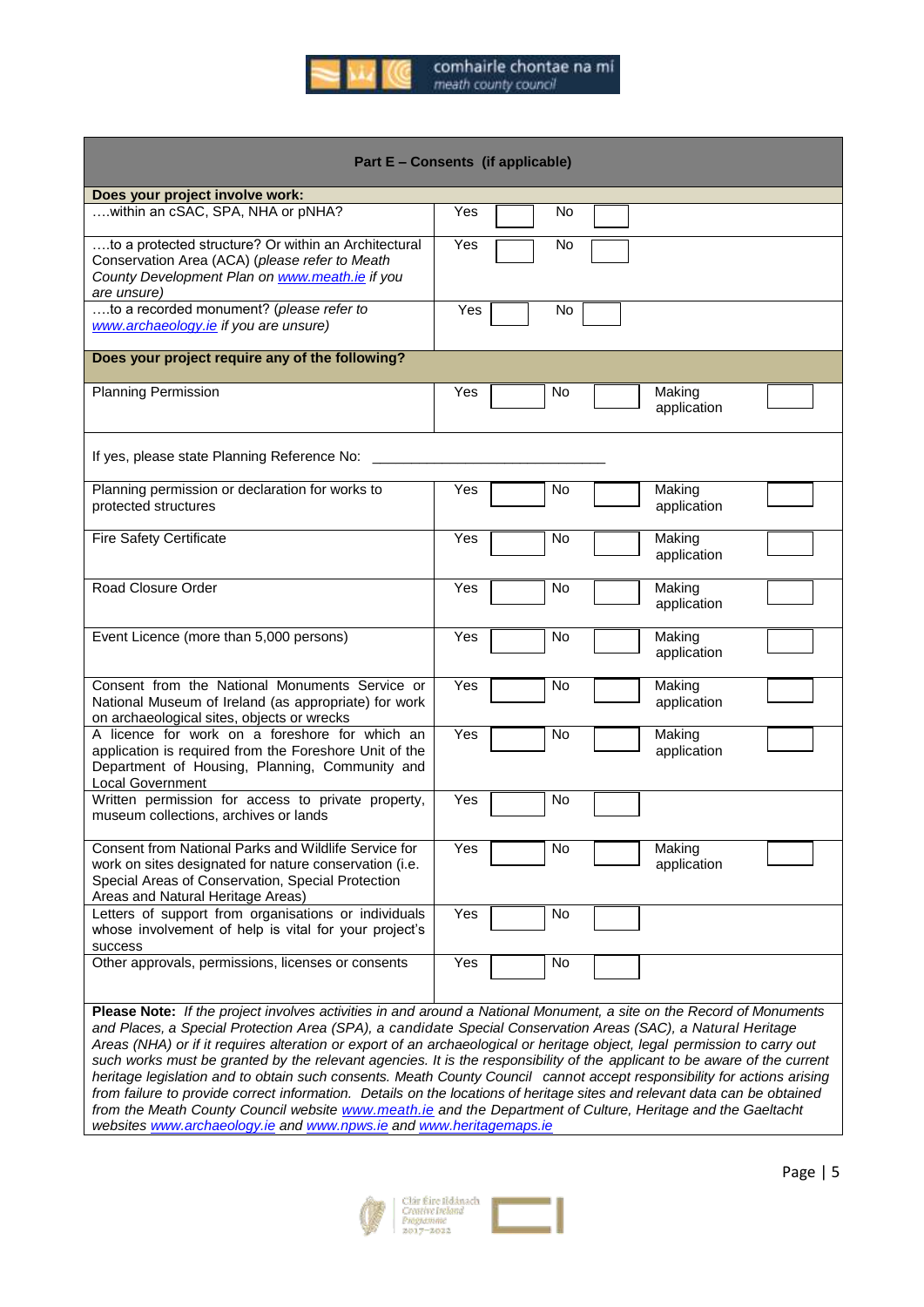

| <b>Part F - Criteria</b>   |  |                                                                                                                                                                                                          |  |  |
|----------------------------|--|----------------------------------------------------------------------------------------------------------------------------------------------------------------------------------------------------------|--|--|
|                            |  | Each project must benefit an element of heritage as listed in the Heritage Act, 1995 or local<br>history/genealogy/folklore/folklife. Please indicate which element your project benefits. (Please tick) |  |  |
| Monument                   |  | Archaeological Object                                                                                                                                                                                    |  |  |
| Heritage object            |  | Flora, Fauna, Wildlife habitats                                                                                                                                                                          |  |  |
| Landscape                  |  | Architectural Heritage                                                                                                                                                                                   |  |  |
| Inland waterways           |  | Geology                                                                                                                                                                                                  |  |  |
| Seascapes                  |  | Wrecks                                                                                                                                                                                                   |  |  |
| Heritage gardens and parks |  | Local History/Genealogy/Folklore/Folklife                                                                                                                                                                |  |  |



 $\overline{\phantom{a}}$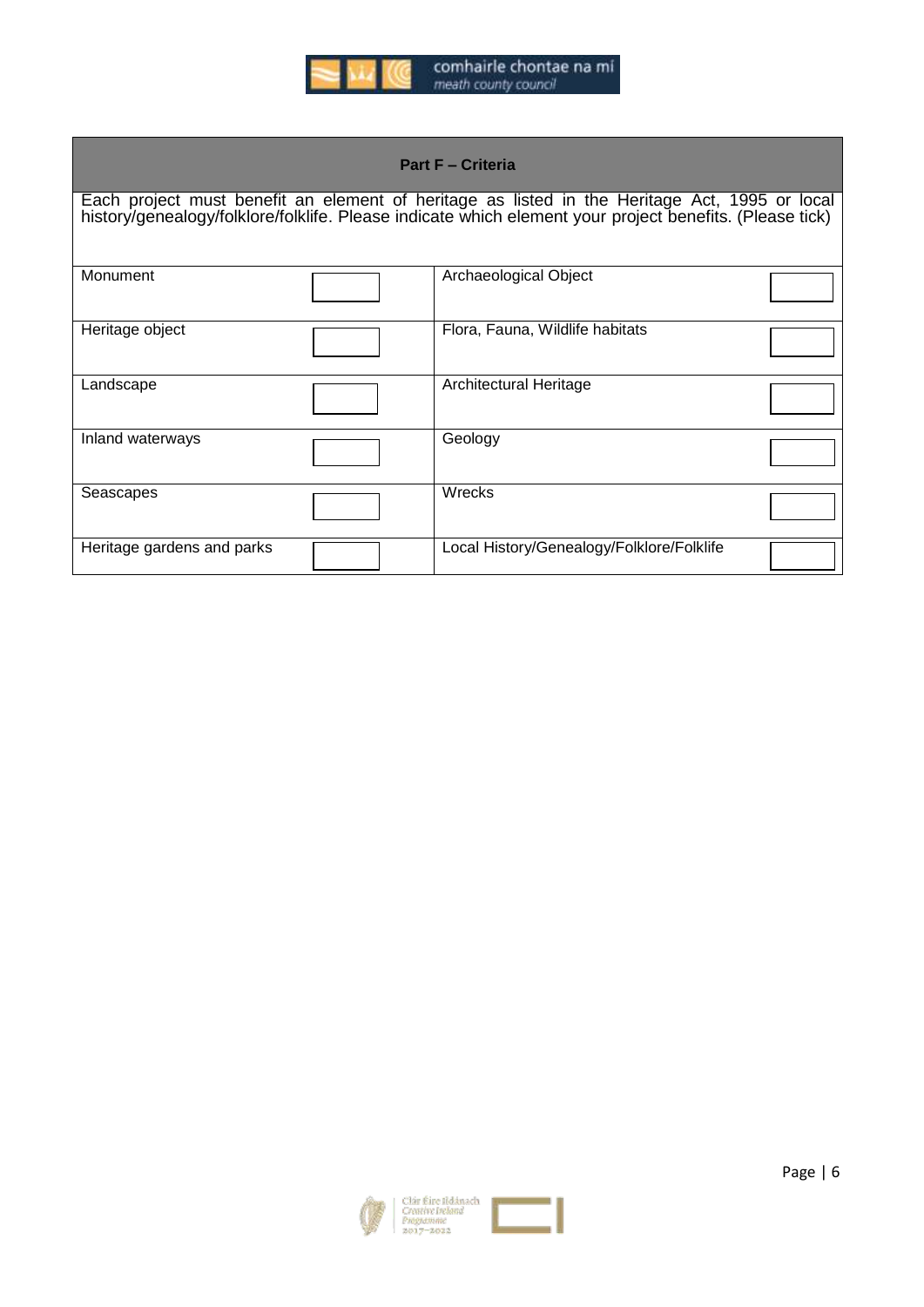

| Part G - Budget for the project                                                     |                     |  |
|-------------------------------------------------------------------------------------|---------------------|--|
|                                                                                     | Amount $\epsilon$ : |  |
| How much will the total project cost?                                               |                     |  |
| How much are you seeking from the<br>Community Heritage Grants Scheme? <sup>1</sup> |                     |  |
| Other sources of funding for this project:                                          |                     |  |
| Own Resources                                                                       |                     |  |
| Fundraising                                                                         |                     |  |
| Borrowing                                                                           |                     |  |
| Sponsorship/Donations/Fees                                                          |                     |  |
| Other grant schemes (please state which one)                                        |                     |  |
| Other                                                                               |                     |  |

## **Please Note:**

# *No double funding for projects from Meath County Council is allowed*

| Please provide a breakdown of proposed costs associated with the project |      |  |  |
|--------------------------------------------------------------------------|------|--|--|
| Item                                                                     | Cost |  |  |
|                                                                          |      |  |  |
|                                                                          |      |  |  |
|                                                                          |      |  |  |
|                                                                          |      |  |  |
|                                                                          |      |  |  |
|                                                                          |      |  |  |
|                                                                          |      |  |  |
|                                                                          |      |  |  |
|                                                                          |      |  |  |
|                                                                          |      |  |  |
|                                                                          |      |  |  |
|                                                                          |      |  |  |
|                                                                          |      |  |  |
| Tatal Dealast Cast (C)                                                   |      |  |  |

# **Total Project Cost (€)**

- Please include a quotation(s) with your application
- Please note receipts are required at the end of project to draw down the grant

 1 **Please note the maximum amount of grant funding towards the cost of a project is 75% of the overall project costs generally up to a maximum of €1,500**

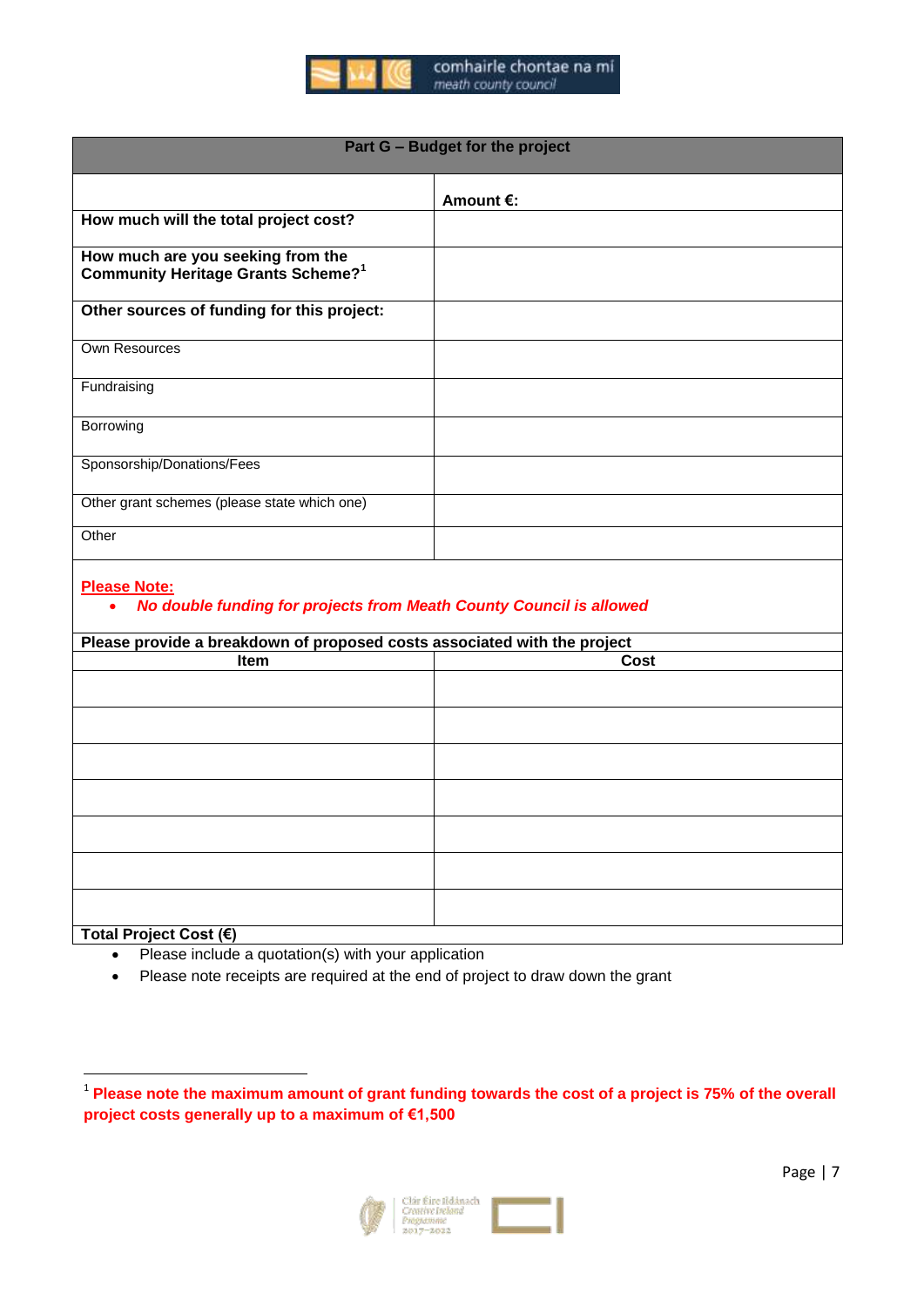

#### **Part H – Competent Advice**

|                | Applicants must identify a competent person with knowledge, skills and expertise in a relevant field of<br>heritage who will supervise the project. Give details of their qualifications |
|----------------|------------------------------------------------------------------------------------------------------------------------------------------------------------------------------------------|
| Name           |                                                                                                                                                                                          |
| Address        |                                                                                                                                                                                          |
| Qualifications |                                                                                                                                                                                          |

#### **Disclaimer**

Meath County Council shall not be liable in respect of any loss, damage or costs of any nature arising directly or indirectly from this application or the subject matter of the application. Meath County Council, its servants or agents shall not at any time in any circumstances be held responsible or liable in relation to any matter whatsoever arising in connection with the development, planning, construction, operation, management and/or administration of individual projects.

I have read and understood the information and criteria applicable to this grant scheme and by signing below, I declare that:

- I am authorised to sign this application on behalf of the Applicant
- The information in this application and all information given in any documentation submitted in support of this application is truthful and accurate
- I understand that, if any of the information is deliberately or unintentionally misleading, the Council will reject the application

### **Signed on behalf of the applicant organisation:**

| Name (CAPITALS)   |  |
|-------------------|--|
| <b>Signature</b>  |  |
| Position in group |  |
| <b>Date</b>       |  |

Please return completed application form to Heritage Office, Meath County Council, Buvinda House, Dublin Road, Navan, Co. Meath, C15 Y291 or by email to [heritage@meathcoco.ie](mailto:heritage@meathcoco.ie) on or before: **Wednesday 11 th March 2020 at 4pm**

### **Late applications will not be considered**